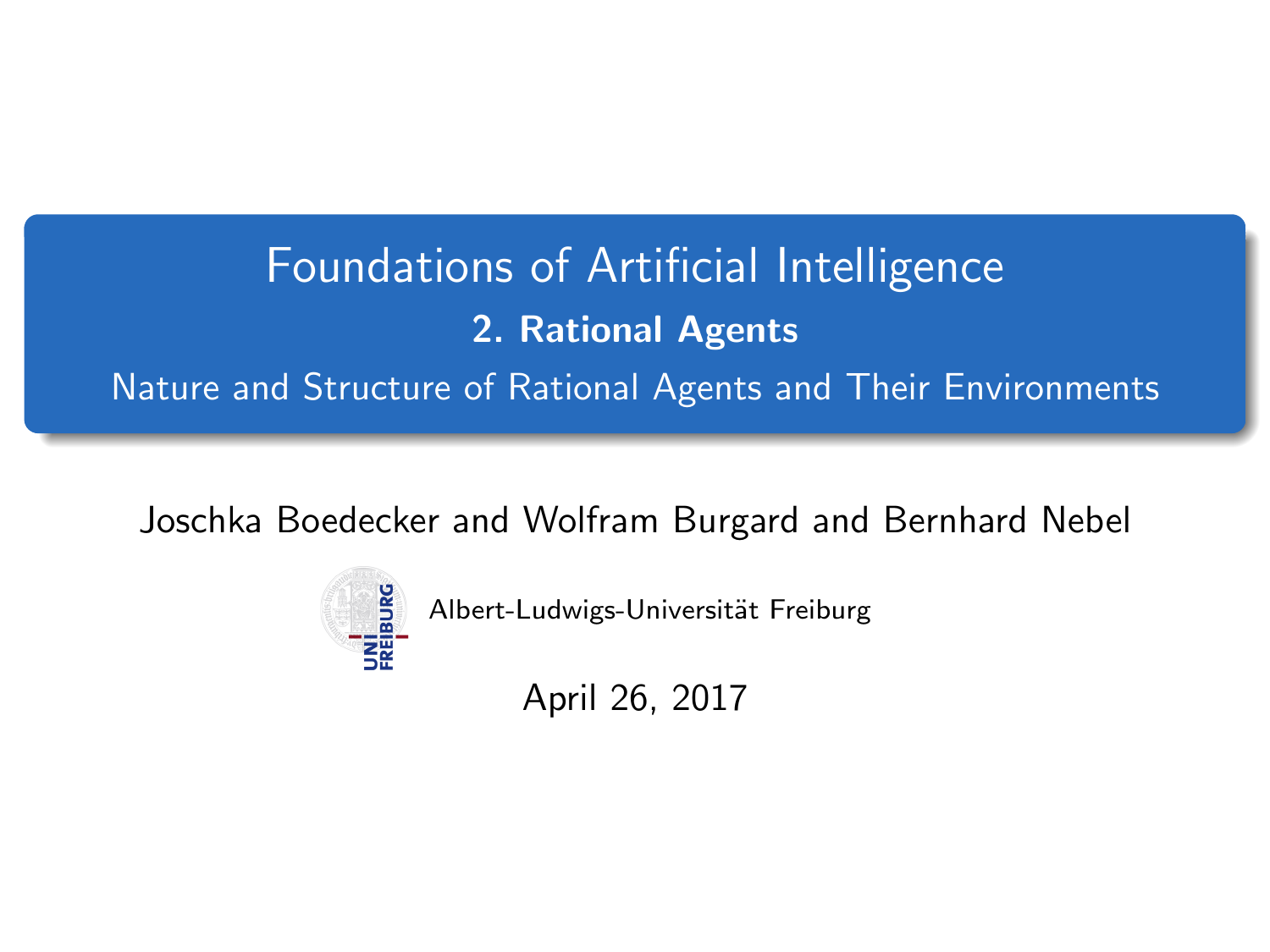### [What is an agent?](#page-2-0)

- 2 [What is a rational agent?](#page-3-0)
	- [The structure of rational agents](#page-7-0)
- 4 [Different classes of agents](#page-8-0)
- 5 [Types of environments](#page-20-0)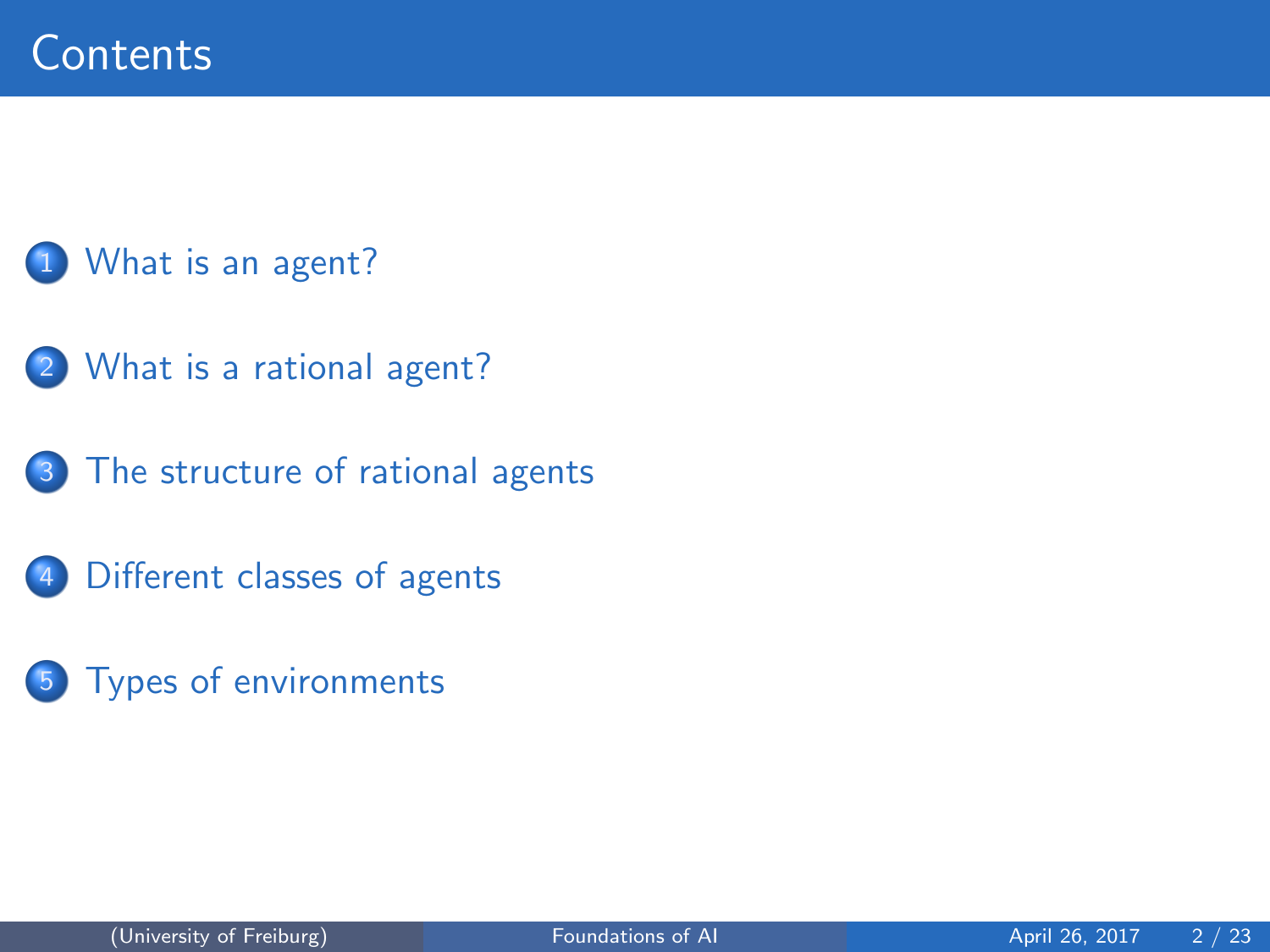## <span id="page-2-0"></span>Agents

- Perceive the environment through sensors ( $\rightarrow$  Percepts)
- Act upon the environment through actuators ( $\rightarrow$  Actions)



Examples: Humans and animals, robots and software agents (softbots), temperature control, ABS, . . .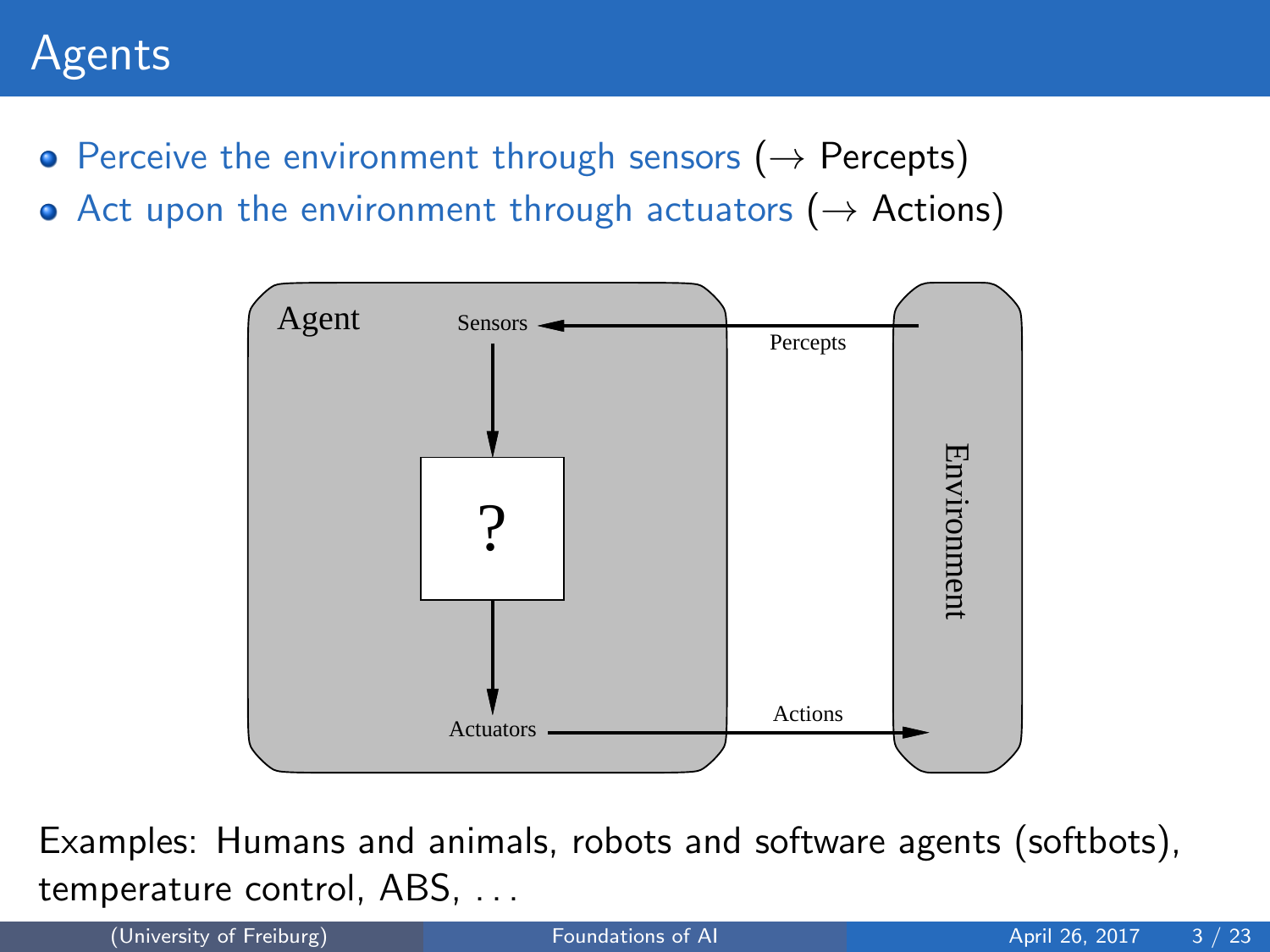<span id="page-3-0"></span>... do the "right thing"!

In order to evaluate their performance, we have to define a performance measure.

Autonomous vacuum cleaner example:

- $\bullet$  m<sup>2</sup> per hour
- **Q** Level of cleanliness
- **•** Energy usage
- **O** Noise level
- Safety (behavior towards hamsters/small children)

Optimal behavior is often unattainable

- Not all relevant information is perceivable
- Complexity of the problem is too high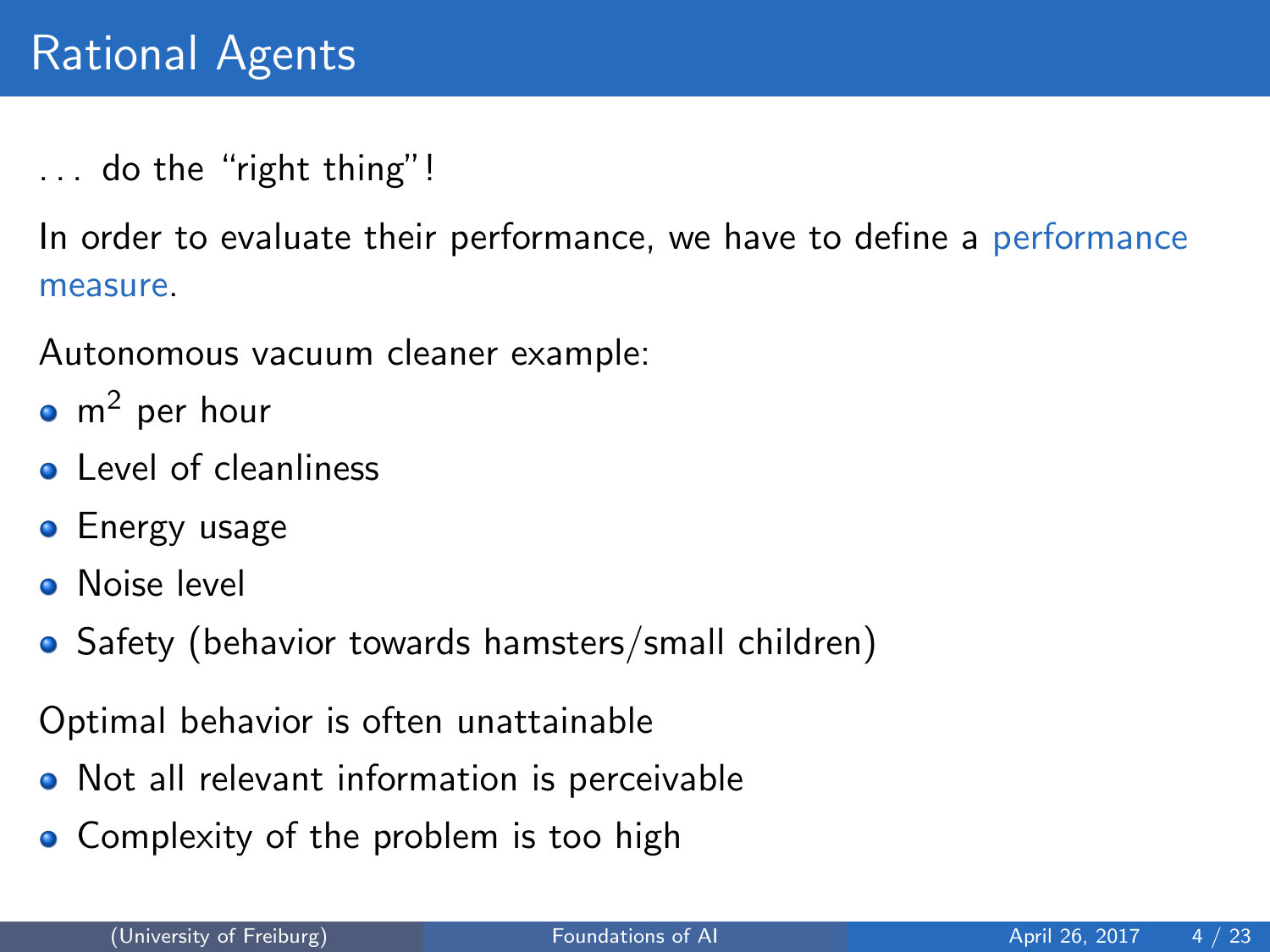- An omniscient agent knows the actual effects of its actions
- In comparison, a *rational agent* behaves according to its *percepts* and knowledge and attempts to maximize the expected performance
- Example: If I look both ways before crossing the street, and then as I cross I am hit by a meteorite, I can hardly be accused of lacking rationality.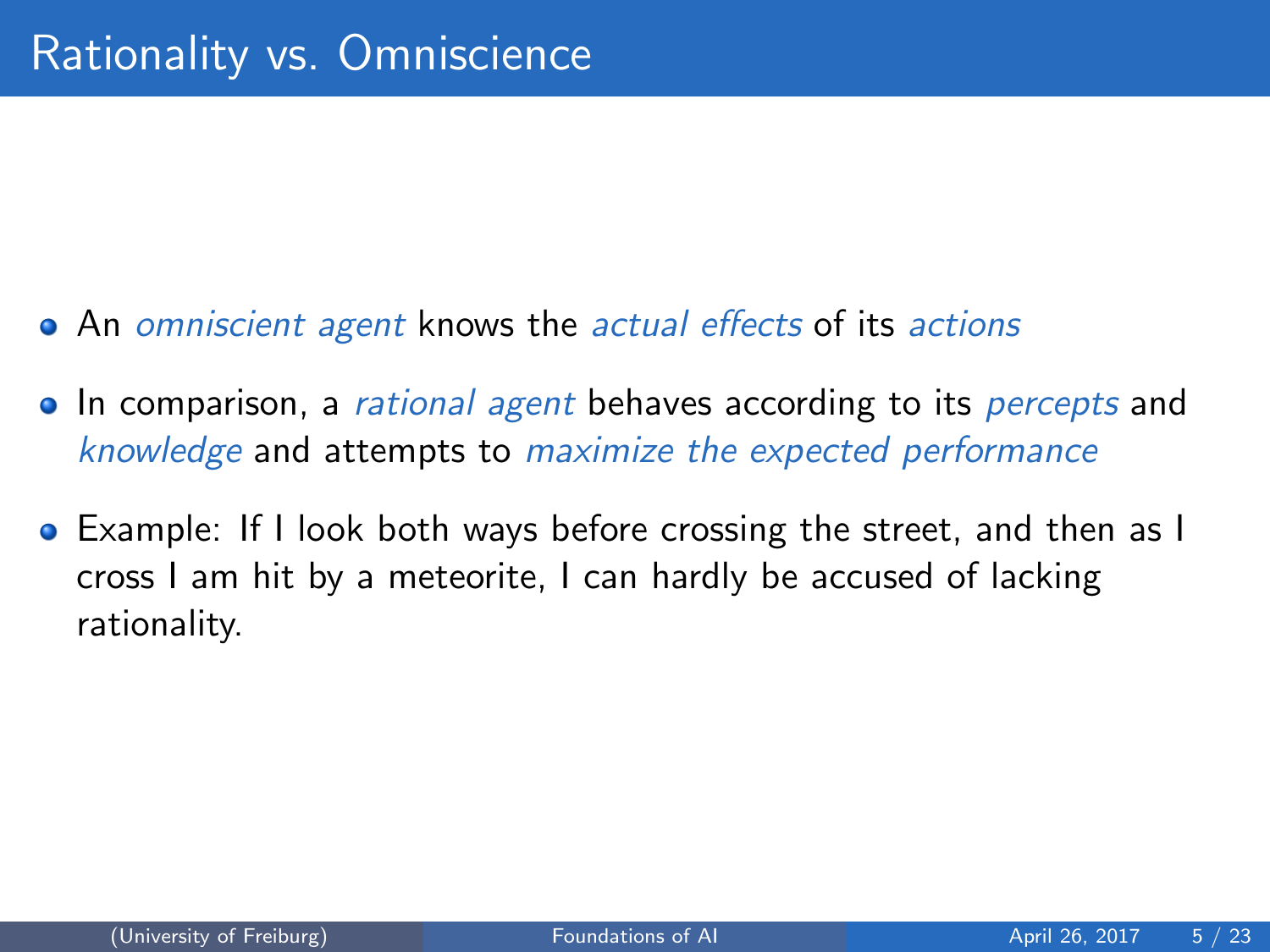# The Ideal Rational Agent

Rational behavior is dependent on

- Performance measures (goals)
- Percept sequences
- Knowledge of the environment
- Possible actions

### Ideal rational agent

For each possible percept sequence, a rational agent should select an action that is expected to maximize its performance measure, given the evidence provided by the *percept sequence* and whatever *built-in* knowledge the agent has.

Active perception is necessary to avoid trivialization. The ideal rational agent acts according to the function

Percept Sequence  $\times$  World Knowledge  $\rightarrow$  Action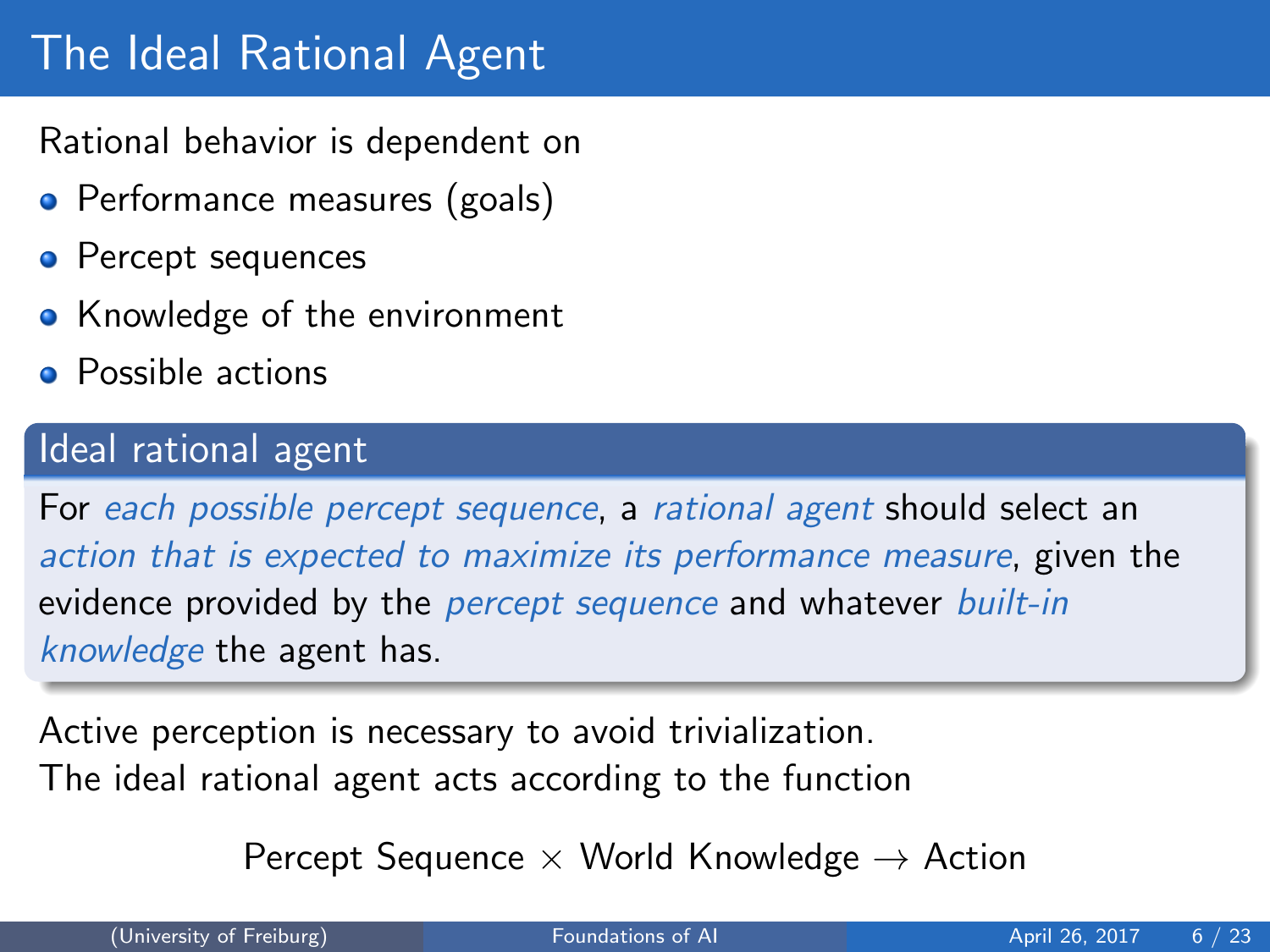| <b>Agent Type</b>                     | Performance<br><b>Measure</b>             | Environment                         | Actuators                                                           | <b>Sensors</b>                                                   |  |
|---------------------------------------|-------------------------------------------|-------------------------------------|---------------------------------------------------------------------|------------------------------------------------------------------|--|
| Medical<br>diagnosis<br>system        | healthy patient,<br>costs, lawsuits       | patient.<br>hospital, stuff         | display questions,<br>tests, diagnoses,<br>treatments,<br>referrals | keyboard entry<br>of symptoms,<br>findings.<br>patient's answers |  |
| Satellite<br>image analysis<br>system | correct image<br>categorization           | downlink from<br>orbiting satellite | display<br>categorization<br>of scene                               | color pixel<br>arrays                                            |  |
| Part-picking<br>robot                 | percentage of<br>parts in<br>correct bins | conveyor belt<br>with parts, bins   | jointed arm<br>and hand                                             | camera, joint<br>angle sensors                                   |  |
| Refinery<br>controller                | purity, yield,<br>safety                  | refinery,<br>operators              | valves pumps,<br>heaters displays                                   | temperature,<br>pressure,<br>chemical sensors                    |  |
| Interactive<br>English tutor          | student's score<br>on test                | set of students,<br>testing agency  | display exercises,<br>suggestions,<br>corrections                   | keyboard entry                                                   |  |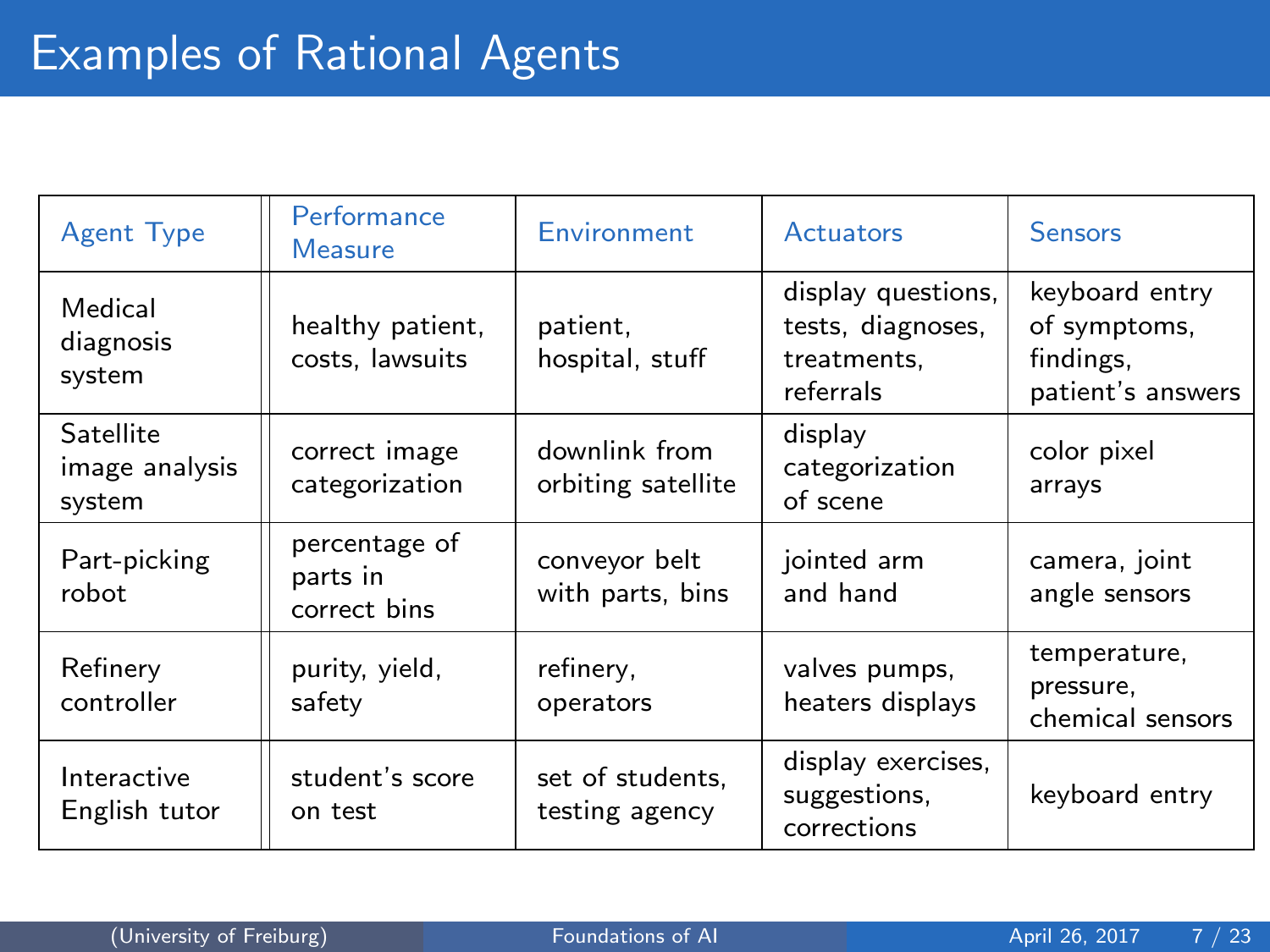<span id="page-7-0"></span>Realization of the ideal mapping through an

- Agent program, executed on an
- Architecture which also provides an interface to the environment (percepts, actions)

 $\rightarrow$  Agent = Architecture + Program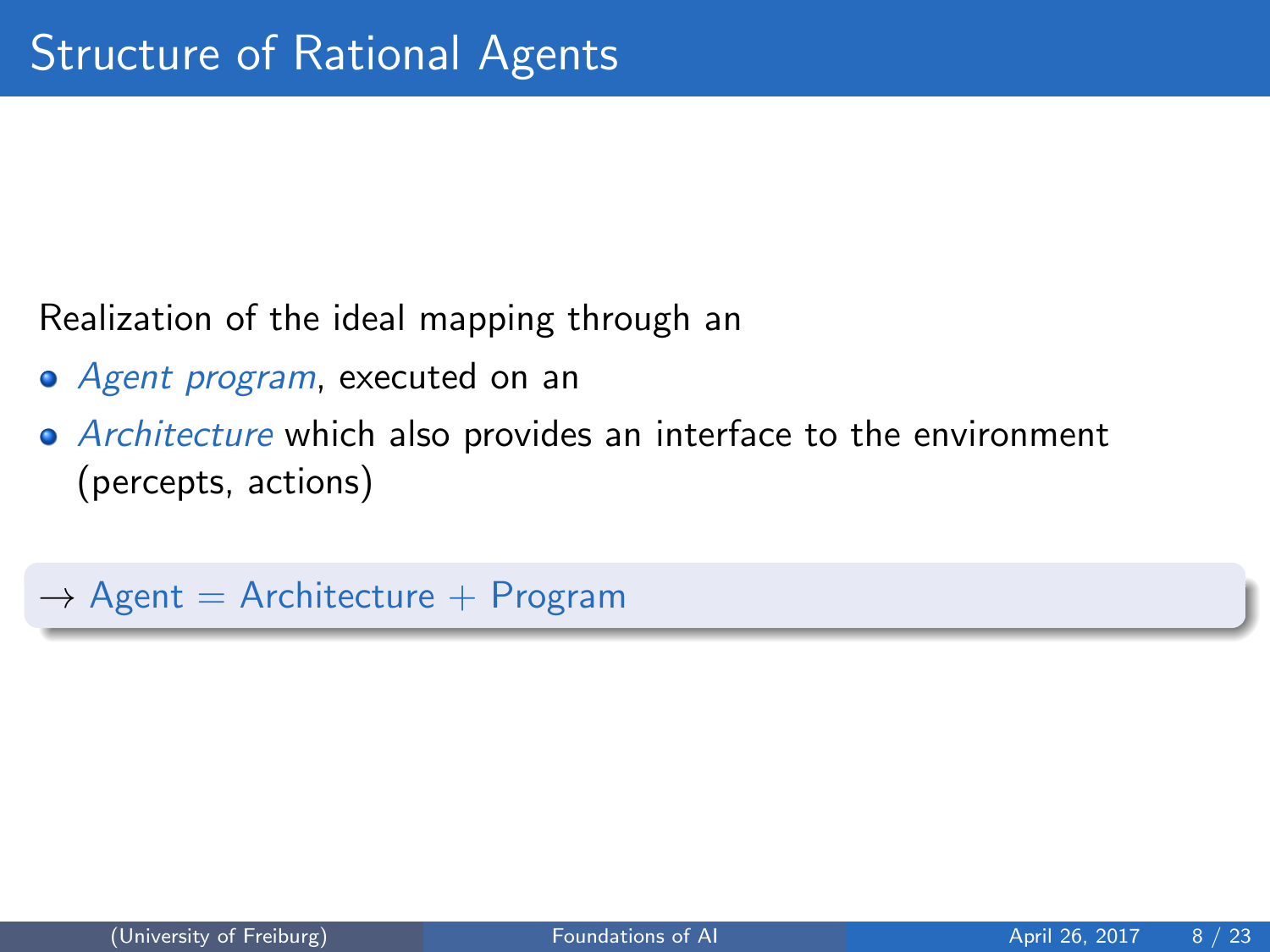<span id="page-8-0"></span>**function** TABLE-DRIVEN-AGENT(*percept*) **returns** an action **persistent**: *percepts*, a sequence, initially empty table, a table of actions, indexed by percept sequences, initially fully specified

append percept to the end of percepts  $action \leftarrow \text{LOOKUP}(percepts, table)$ **return** action

 $\mathsf{R}^{\mathsf{c}}$ Problems:

- The table can become very large
- **function** REFLEX-VACUUM-AGENT([location,status]) **returns** an action and it usually takes a very long time for the designer to specify it (or to learn it)
- ... practically impossible **else if** location = A **then return** Right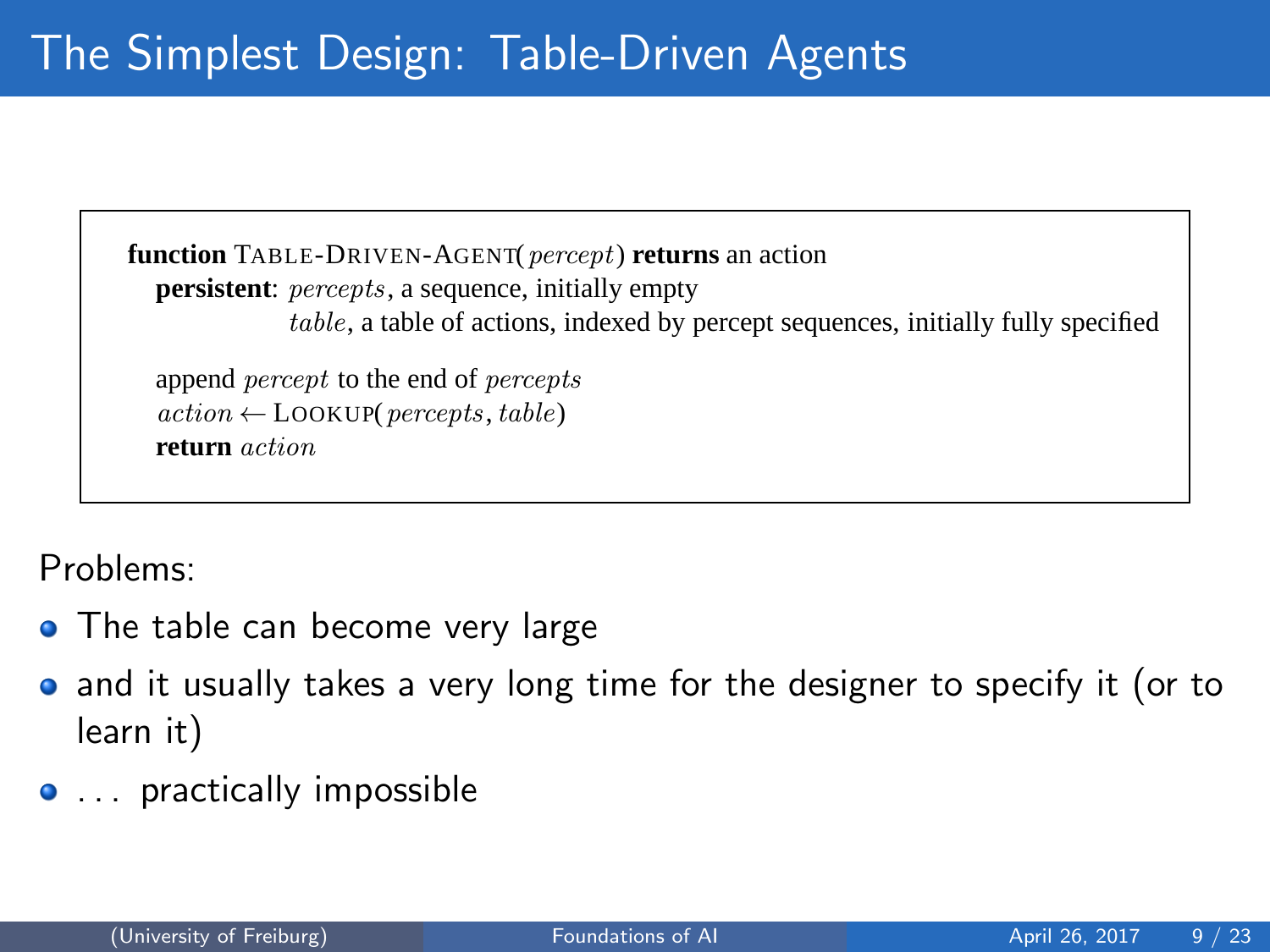# Simple Reflex Agent



Direct use of perceptions is often not possible due to the large space required to store them (e.g., video images).

Input therefore is often interpreted before decisions are made.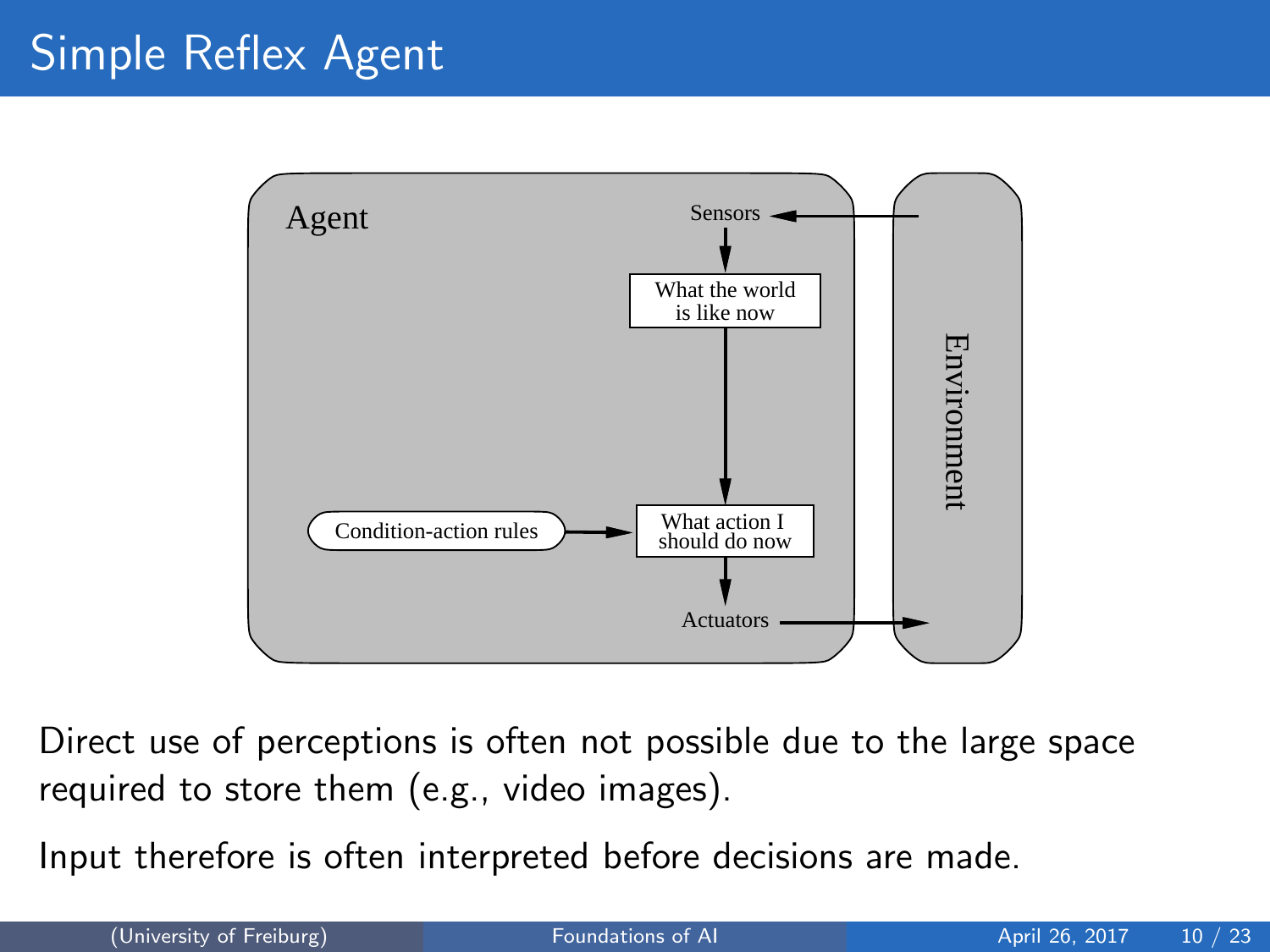Since storage space required for perceptions is too large, direct interpretation of perceptions

**function** SIMPLE-REFLEX-AGENT(percept) **returns** an action **persistent**: *rules*, a set of condition–action rules

 $state \leftarrow$  INTERPRET-INPUT(*percept*)  $rule \leftarrow$  RULE-MATCH(state, rules)  $action \leftarrow rule$  ACTION **return** action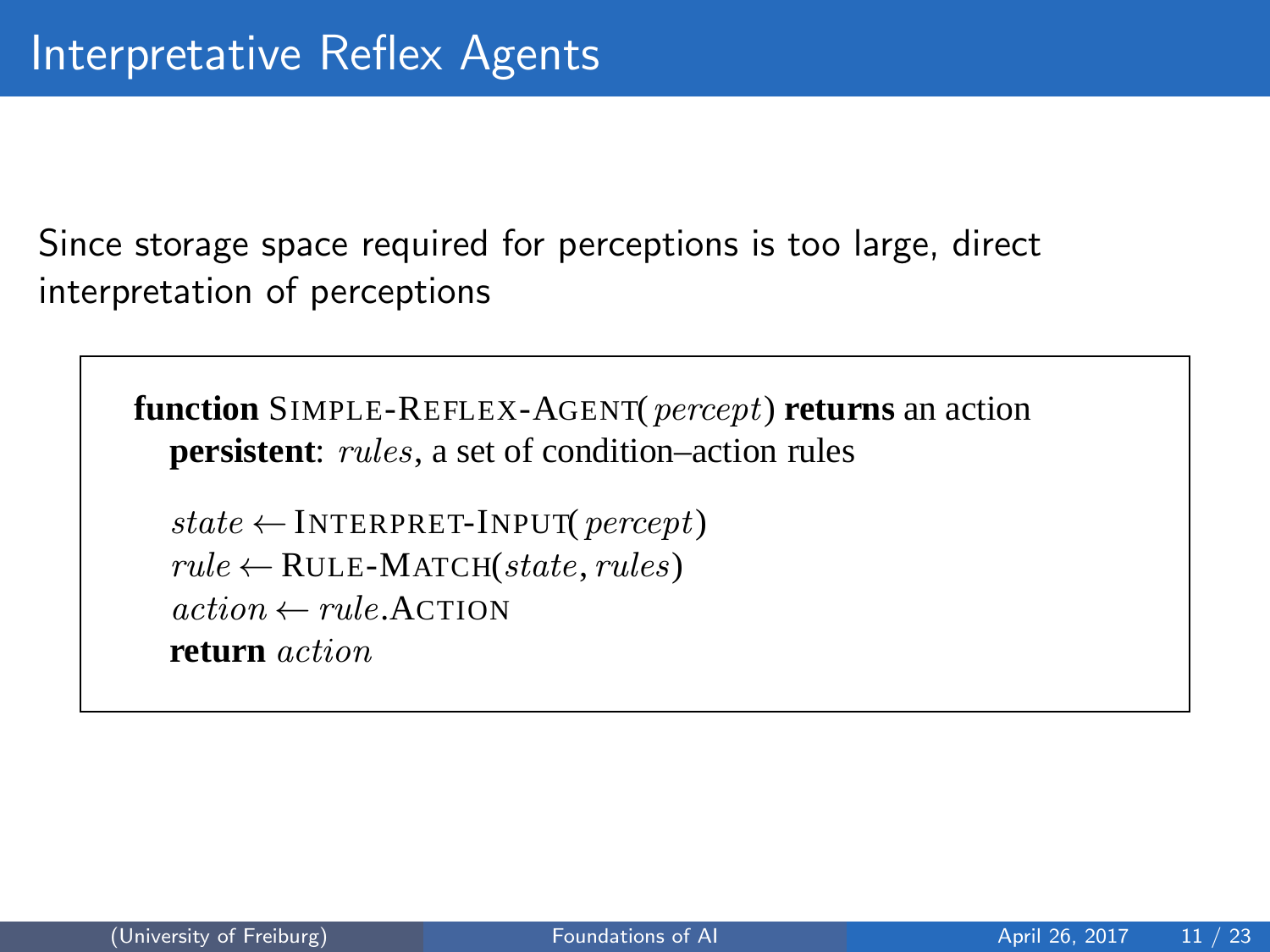In case the agent's history in addition to the actual percept is required to decide on the next action, it must be represented in a suitable form.

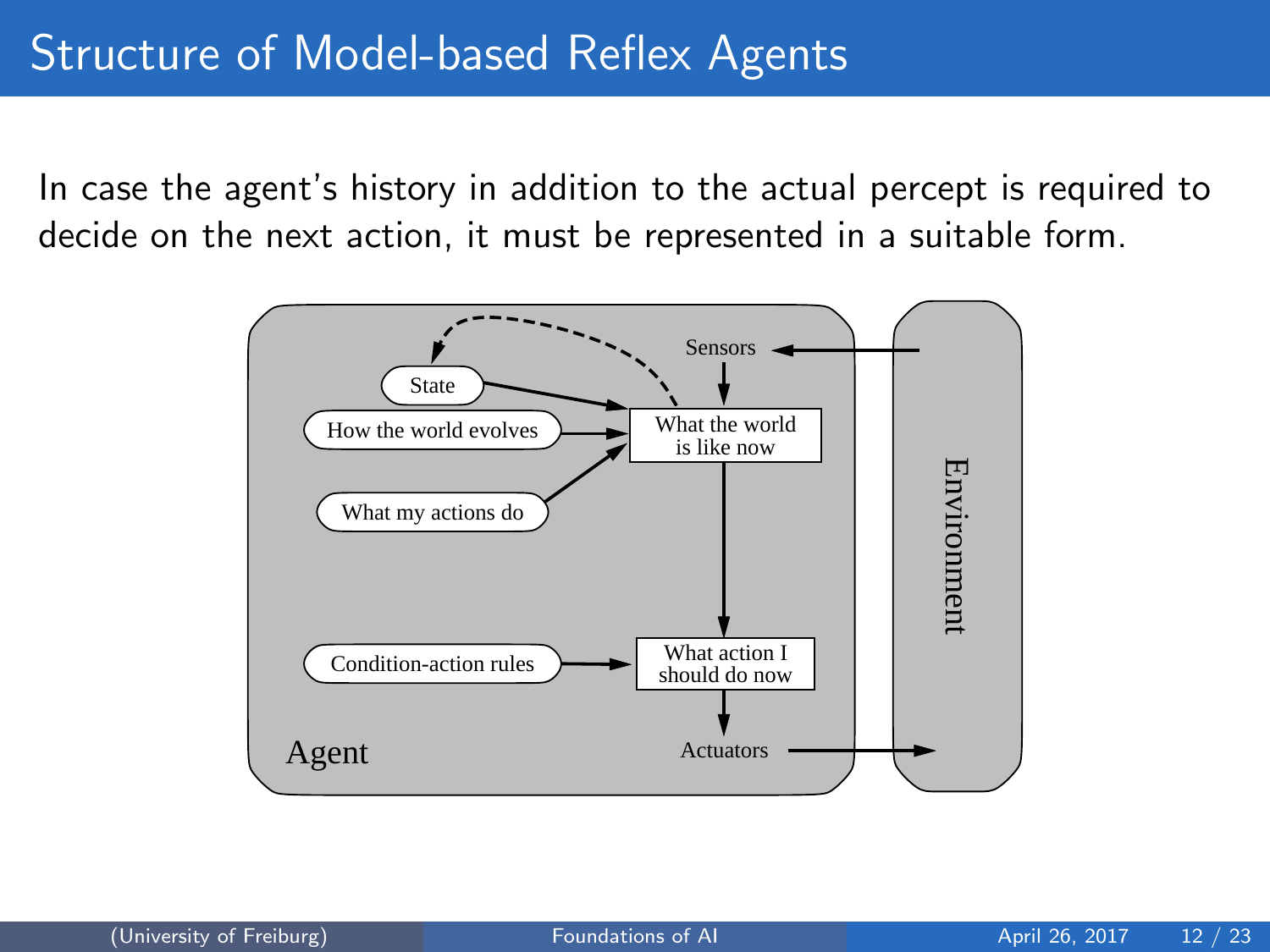**function** MODEL-BASED-REFLEX-AGENT(percept) **returns** an action **persistent**: *state*, the agent's current conception of the world state model, a description of how the next state depends on current state and action rules, a set of condition–action rules action, the most recent action, initially none  $state \leftarrow \text{UPDATE-STATE}(state, action, percept, model)$  $rule \leftarrow$  RULE-MATCH(state, rules)

 $action \leftarrow rule$  ACTION **return** action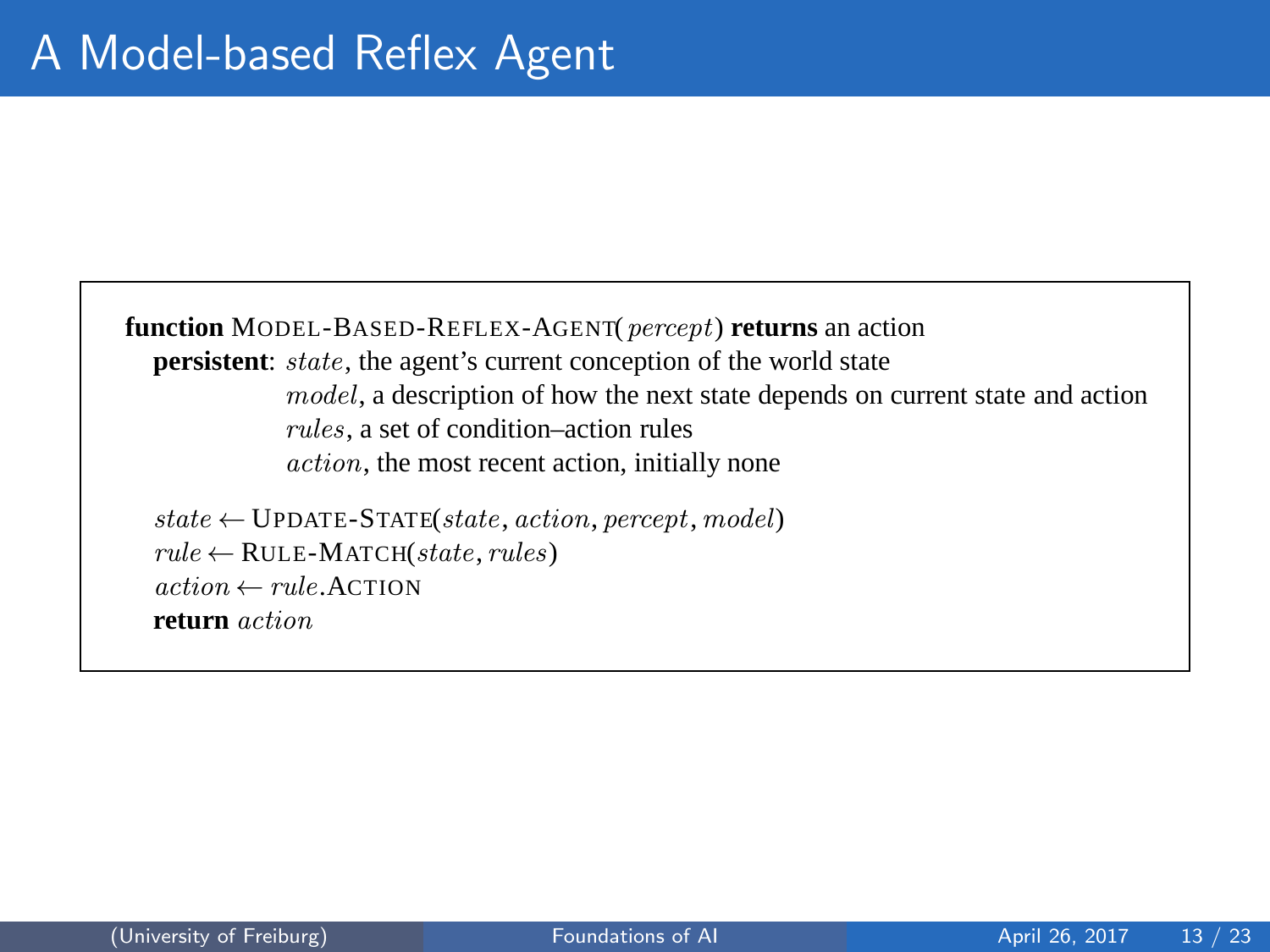- Often, percepts alone are insufficient to decide what to do.
- This is because the correct action depends on the given explicit goals (e.g., go towards X).
- The model-based, goal-based agents use an explicit representation of goals and consider them for the choice of actions.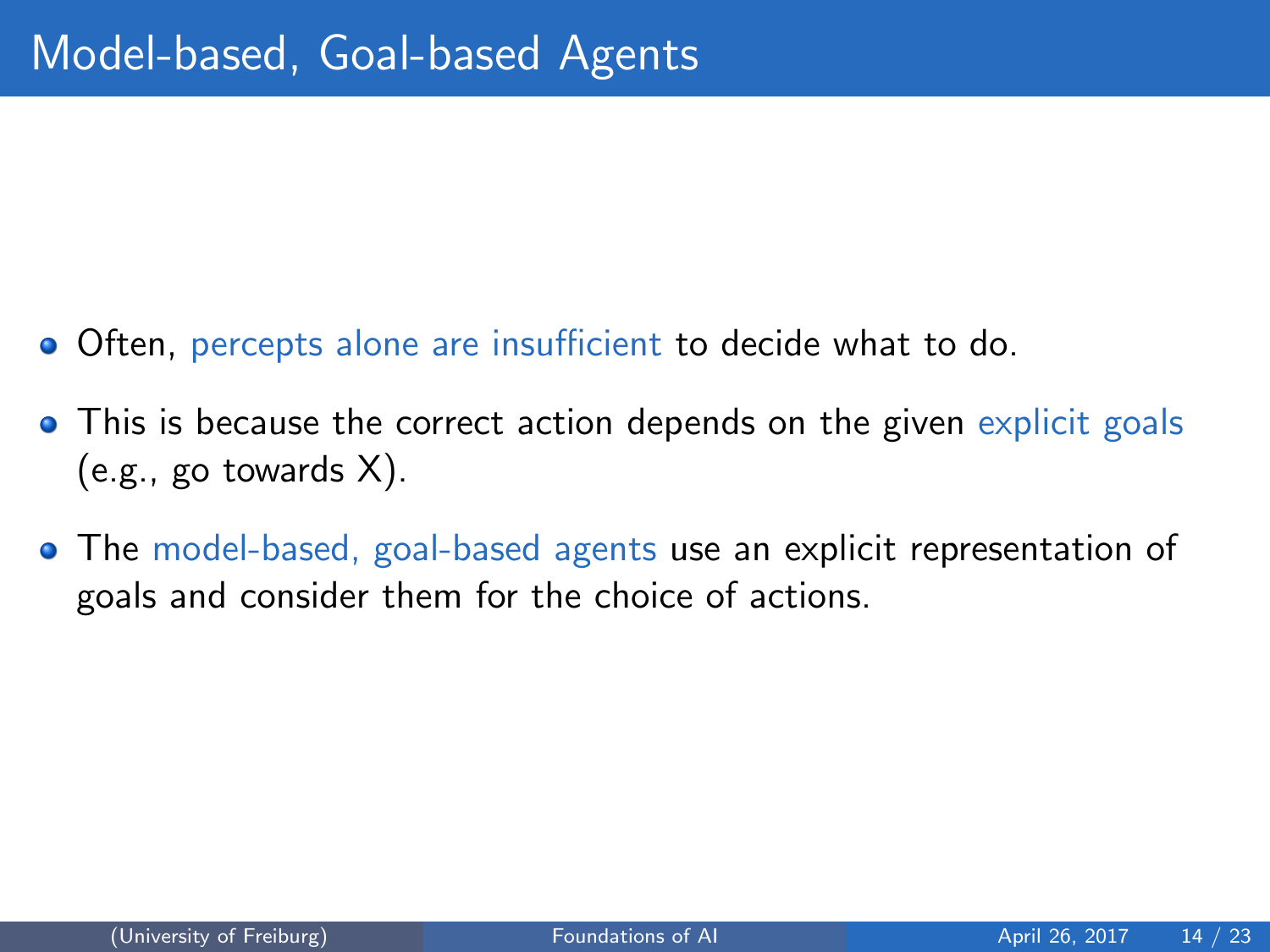### Model-based, Goal-based Agents

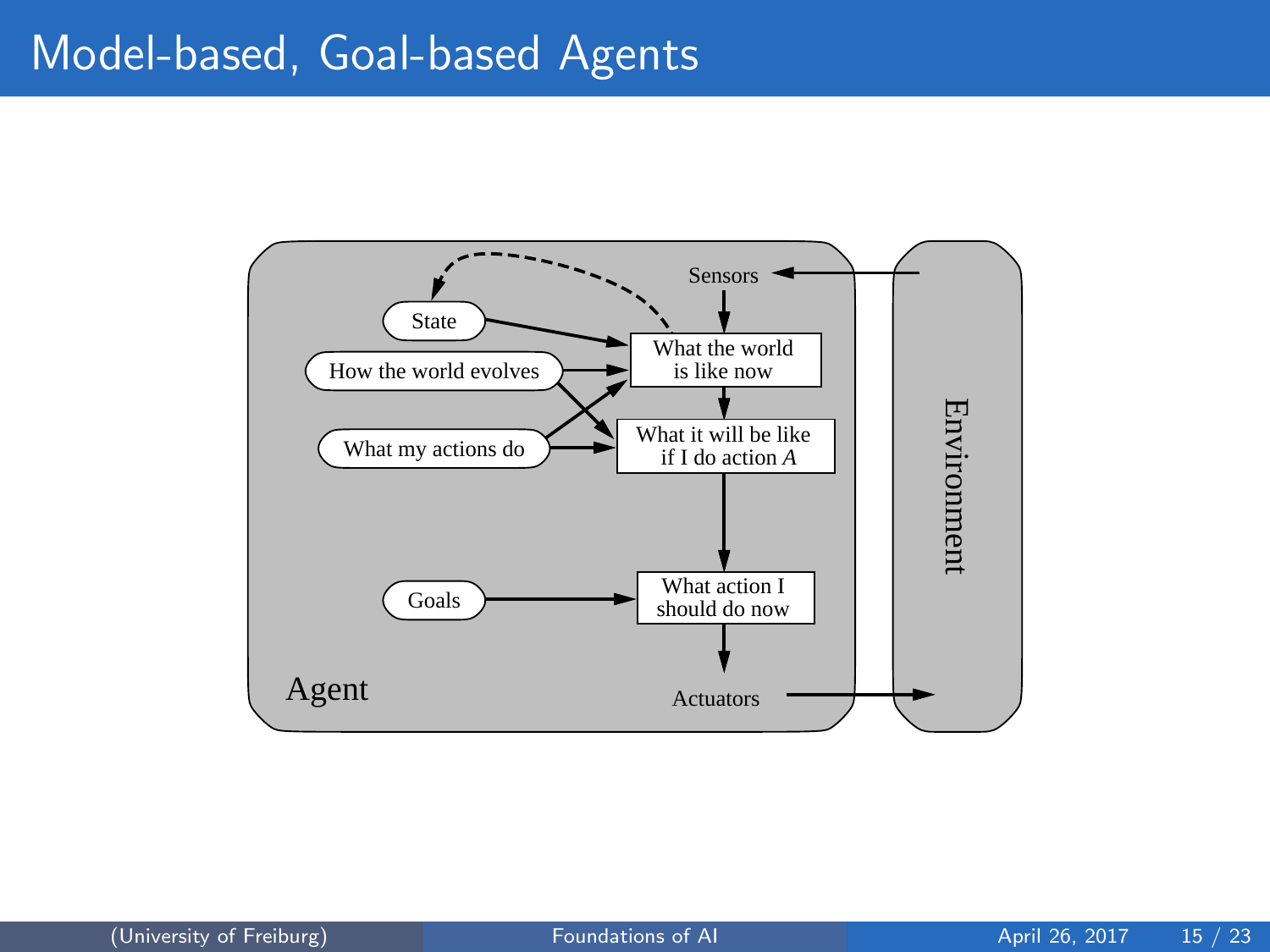- Usually, there are several possible actions that can be taken in a given situation.
- In such cases, the utility of the next achieved state can come into consideration to arrive at a decision.
- A utility function maps a state (or a sequence of states) onto a real number.
- The agent can also use these numbers to weigh the importance of competing goals.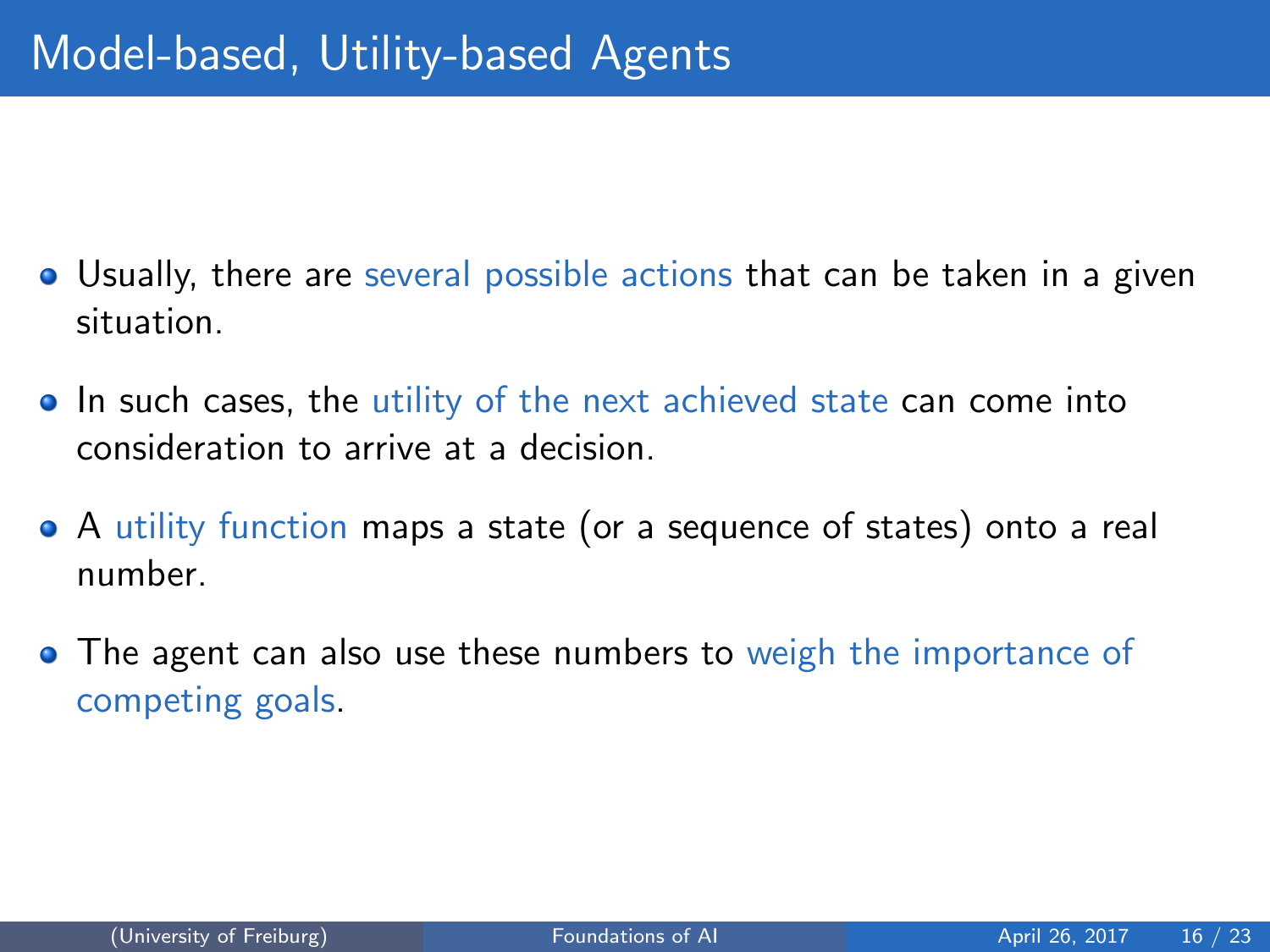### Model-based, Utility-based Agents

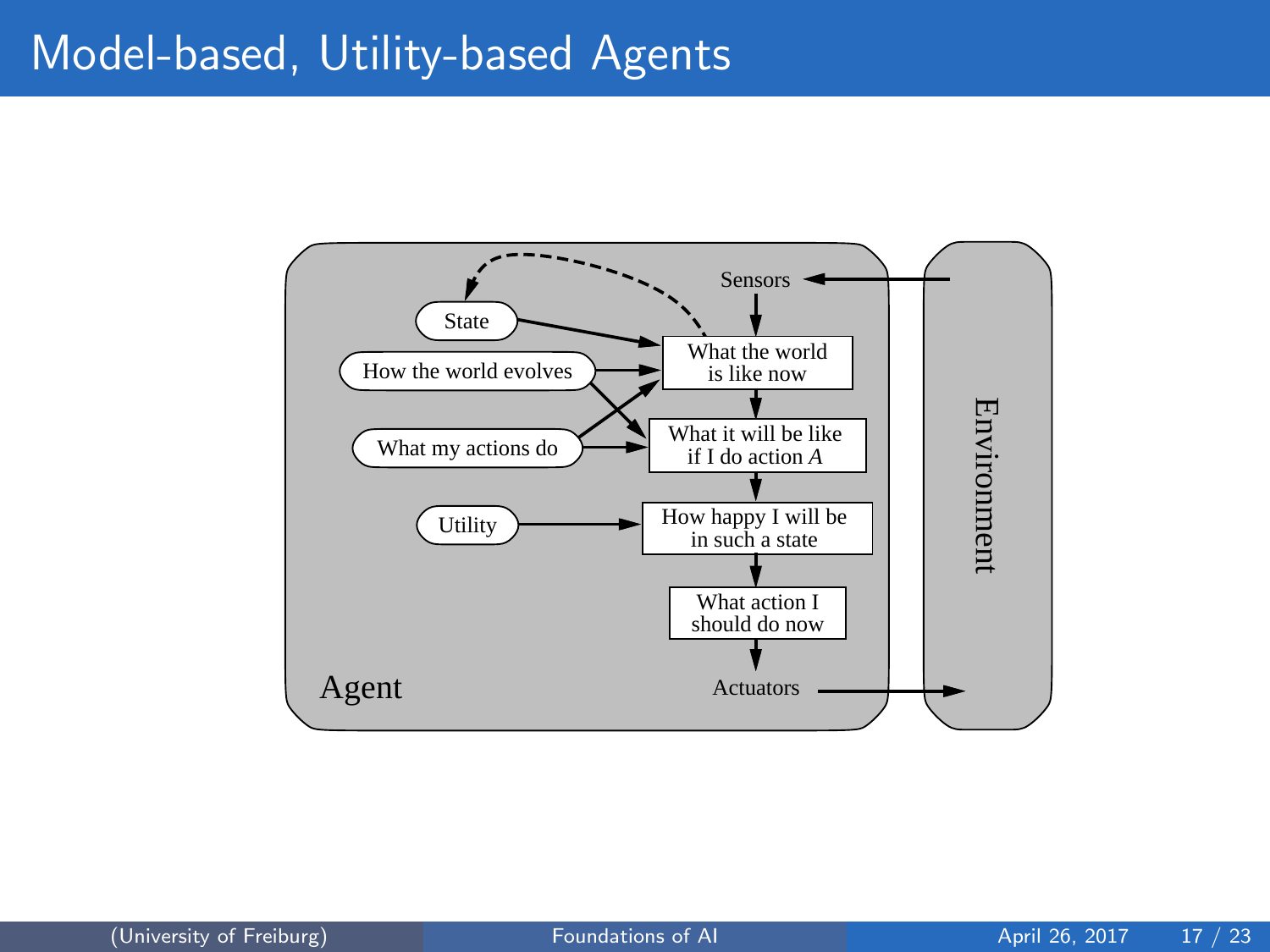- Learning agents can become more competent over time.
- **They can start with an initially empty knowledge base.**
- **They can operate in initially unknown environments.**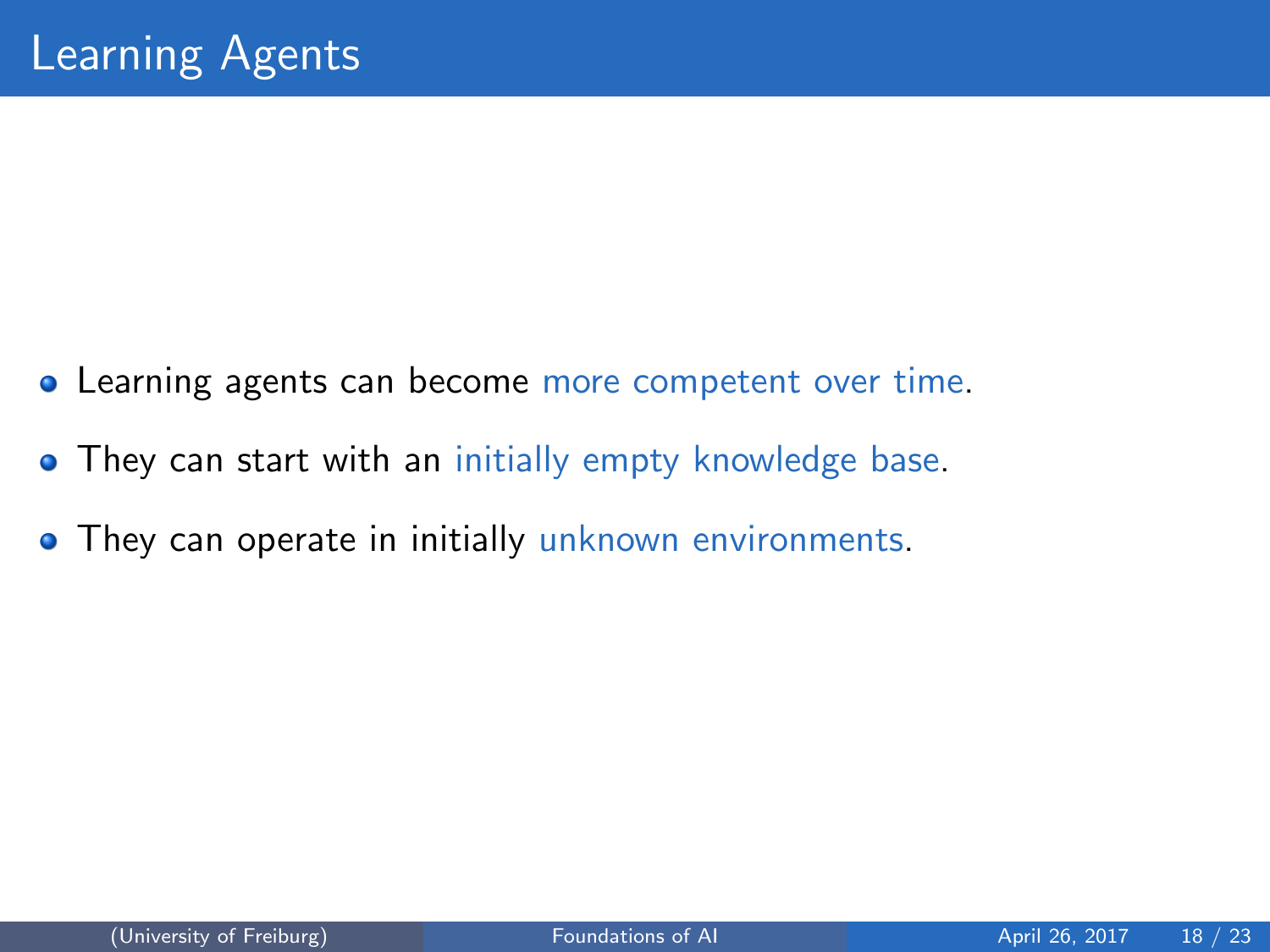- learning element (responsible for making improvements)
- **•** performance element (has to select external actions)
- **•** critic (determines the performance of the agent)
- problem generator (suggests actions that will lead to informative experiences)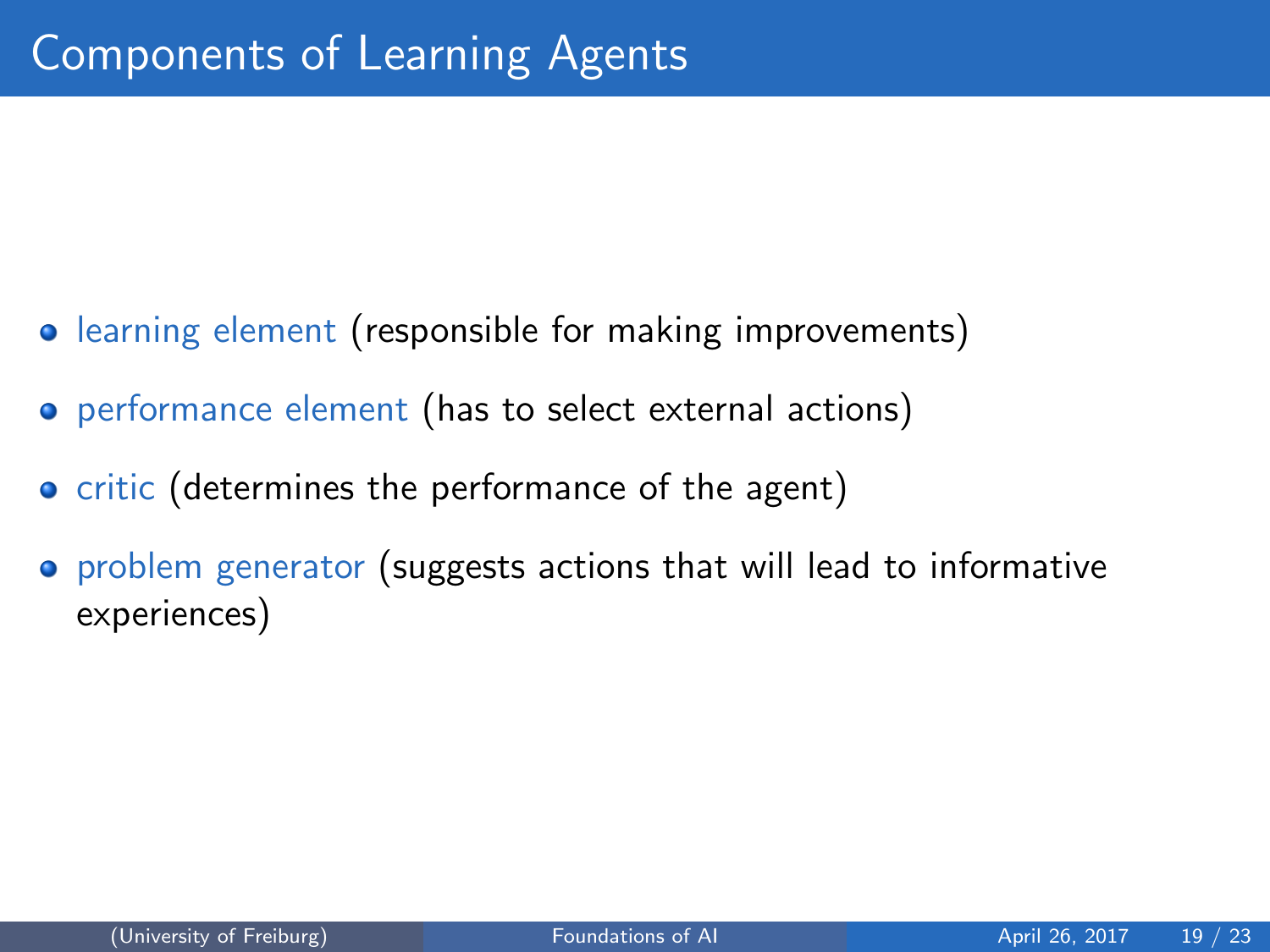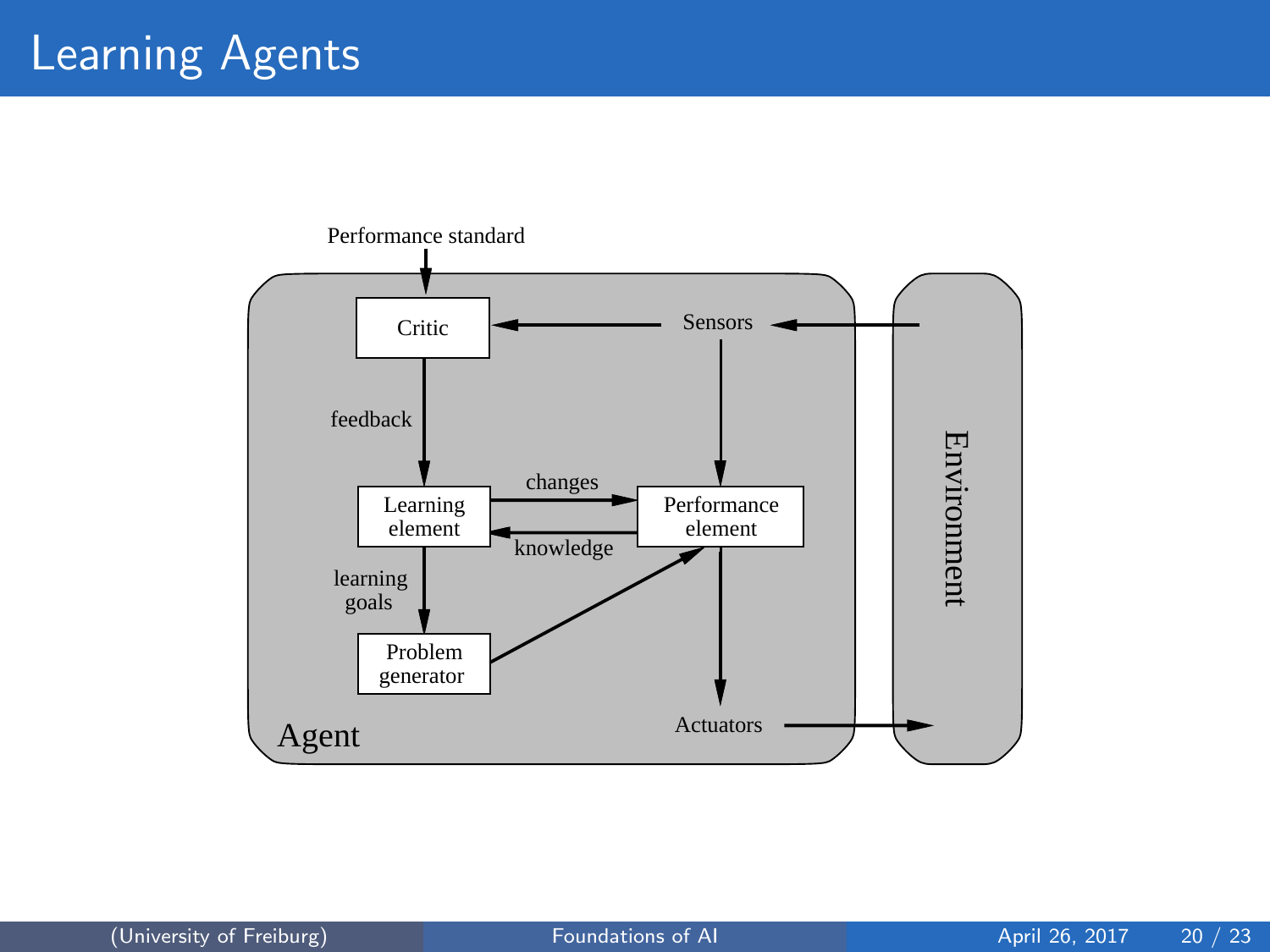# <span id="page-20-0"></span>The Environment of Rational Agents

- Accessible vs. inaccessible (fully observable vs. partially observable) Are the relevant aspects of the environment accessible to the sensors?
- **O** Deterministic vs. stochastic

Is the next state of the environment completely determined by the current state and the selected action? If only actions of other agents are nondeterministic, the environment is called strategic.

#### **•** Episodic vs. sequential

Can the quality of an action be evaluated within an episode (perception  $+$  action), or are future developments decisive for the evaluation of quality?

#### **Static vs. dynamic**

Can the environment change while the agent is deliberating? If the environment does not change but if the agent's performance score changes as time passes by the environment is denoted as semi-dynamic.

#### **O** Discrete vs. continuous

Is the environment discrete (chess) or continuous (a robot moving in a room)?

#### **•** Single agent vs. multi-agent

Which entities have to be regarded as agents? There are competitive and cooperative scenarios.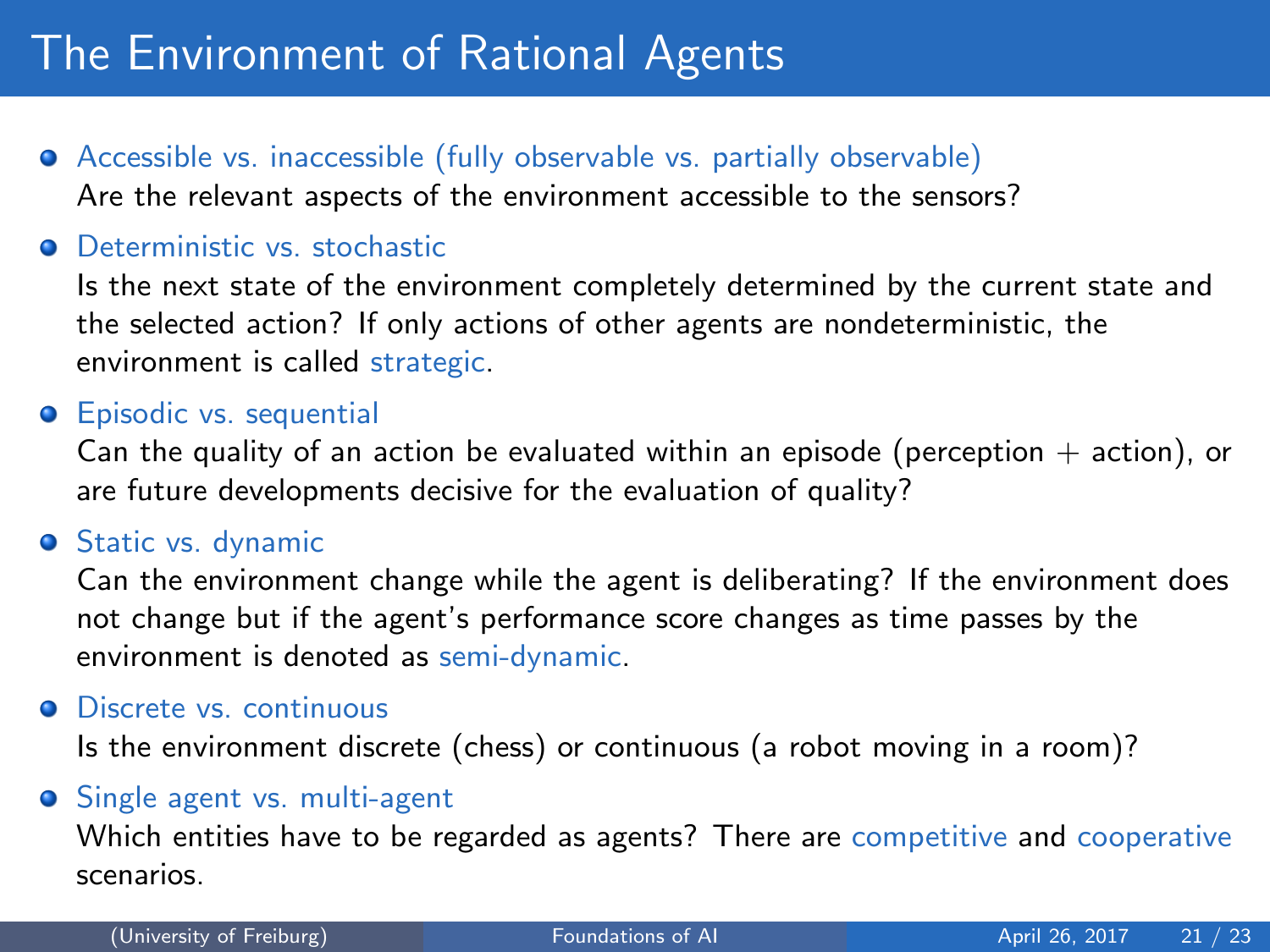# Examples of Environments

| Task                         | <b>Observable</b> | <b>Deterministic</b> | Episodic   | <b>Static</b> | <b>Discrete</b> | Agents |
|------------------------------|-------------------|----------------------|------------|---------------|-----------------|--------|
| Crossword<br>puzzle          | fully             | deterministic        | sequential | static        | discrete        | single |
| Chess with<br>a clock        | fully             | strategic            | sequential | semi          | discrete        | multi  |
| Poker                        | partially         | stochastic           | sequential | static        | discrete        | multi  |
| Backgammon                   | fully             | stochastic           | sequential | static        | discrete        | multi  |
| Taxi driving                 | partially         | stochastic           | sequential | dynamic       | continuous      | multi  |
| Medical<br>diagnosis         | partially         | stochastic           | sequential | dynamic       | continuous      | single |
| Image<br>analysis            | fully             | deterministic        | episodic   | semi          | continuous      | single |
| Part-picking<br>robot        | partially         | stochastic           | episodic   | dynamic       | continuous      | single |
| Refinery<br>controller       | partially         | stochastic           | sequential | dynamic       | continuous      | single |
| Interactive<br>English tutor | partially         | stochastic           | sequential | dynamic       | discrete        | multi  |

Whether an environment has a certain property also depends on the conception of the designer.